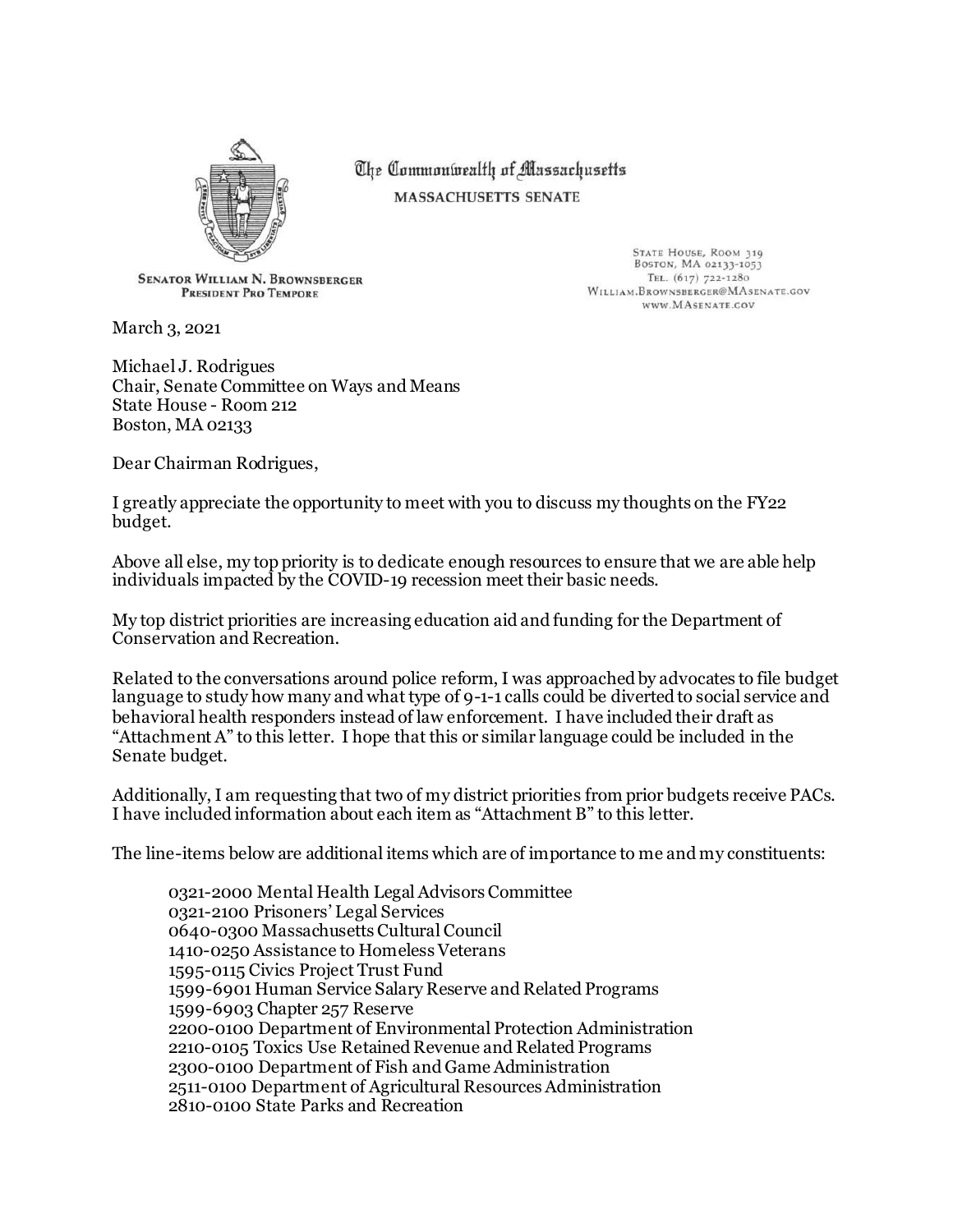2810-2042 Department of Conservation and Recreation Retained Revenue 3000-2050 Children's Trust Fund and Related Programs 3000-4040 Birth through Pre-School and Related Programs 3000-4050 TANF-Related Child Care and Related Programs 3000-4060 Supportive and TANF Childcare 3000-5000 Grants to Head Start Programs and Related Programs 3000-7000 Healthy Families Home Visiting Program and Related Programs 3000-7050 Services for Infants and Parents 3000-7070 Reach Out and Read Program 4000-0005 Safe and Successful Youth Initiative and Related Programs 4000-0007 EOHHS Youth Homeless Program 4000-0051 Family Access Centers 4000-0300 Exec. Office Health and Human Services 4000-0500 MassHealth Managed Care 4000-0600 MassHealth Senior Care 4000-0700 MassHealth Fee for Service Payments 4003-0122 Low-Income Citizenship Program 4110-1000 Community Services for the Blind 4110-3010 Vocational Rehabilitation for the Blind 4120-0200 Independent Living Centers 4120-2000 Vocational Rehabilitation for the Disabled 4120-3000 Employment Assistance 4120-4000 Independent Living Assistance for the Multi Disabled and Related Programs 4120-4001 Accessible Housing Registry for Disabled Persons 4120-6000 Head Injury Treatment Services and Related Programs 4125-0100 Massachusetts Commission for the Deaf and Hard of Hearing 4400-1001 Supplemental Nutrition Assistance Program (SNAP) Administration - HIP program 4401-1000 Employment Services Program and Related Program 4403-2119 Teen Structured Settings Program 4408-10000 EAEDC Elderly, Disabled, Children 4510-0100 Public Health Critical Operations and Essential Services 4510-0600 Environmental Health Assessment and Compliance 4510-0710 Health Care Quality and Improvement 4510-0810 Sexual Assault Nurse Examiner & Pediatric SANE and Related Programs 4512-0103 HIV/AIDS Prevention Treatment and Services and Related Programs 4512-0201 Substance Abuse Step-Down Recovery Services 4513-1020 Early Intervention and Related Programs 4513-1130 Domestic Violence and Sexual Assault Prevention 4516-1000 State Laboratory and Communicable Disease Control Services 4530-9000 Teenage Pregnancy Prevention Program 4590-0250 Smoking Prevention and Cessation Program Expansion and Related Programs 4590-0925 Prostate Cancer Research Program 4590-1506 Youth Violence Prevention Grants and Related Programs 4590-1507 Youth at Risk Matching Grants 4800-0016 Transitional Employment Program (Roca) 4800-0038 Services for Children and Families (Foster Care/Adoption) and Related Programs 4800-0040 Family Support and Stabilization and Related Programs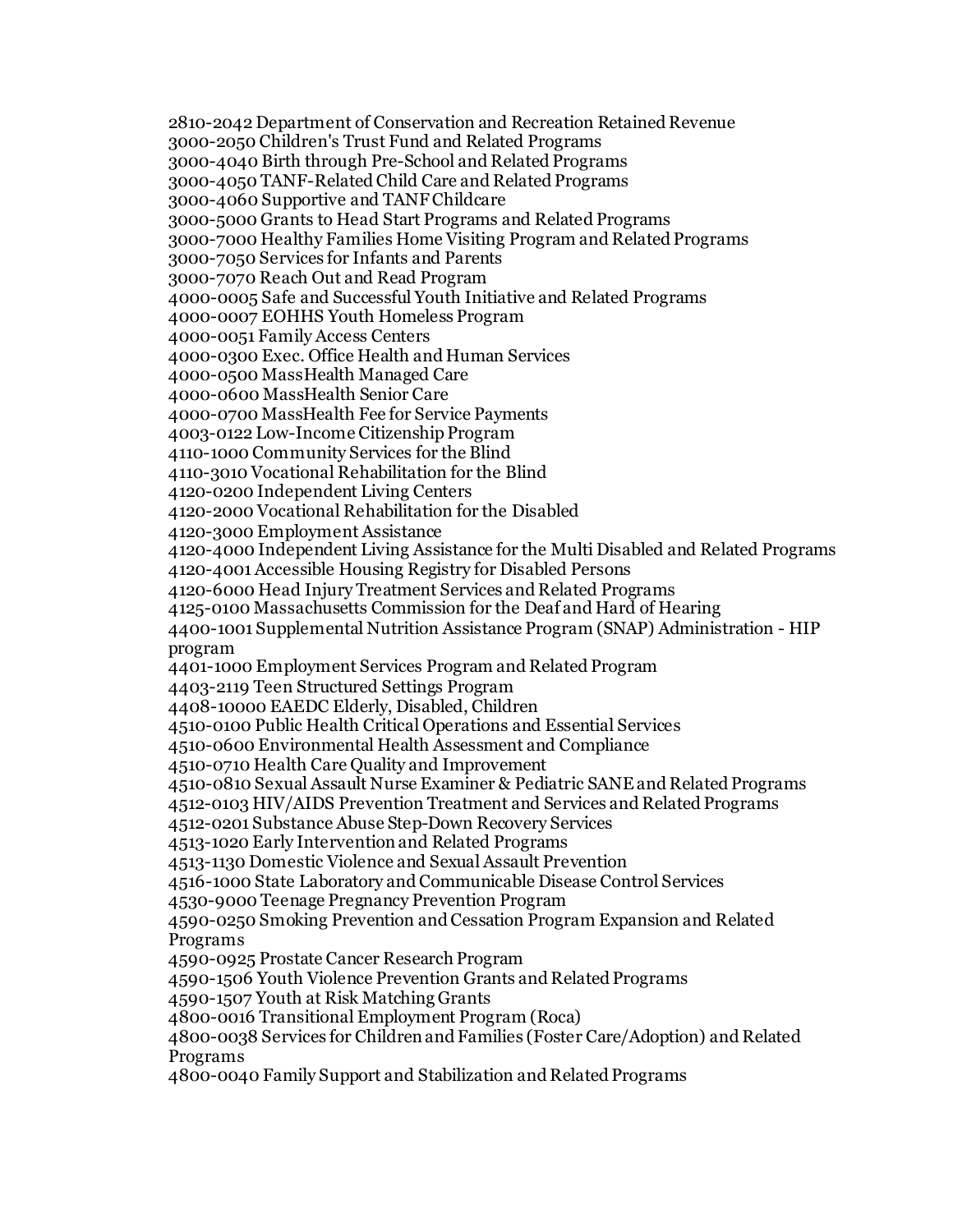4800-1400 Support Services for People at Risk of Domestic Violence and Related Programs 5011-0100 Department of Mental Health Administration and Operations 5042-5000 Child and Adolescent Mental Health Services and Related Programs 5046-0000 Adult Mental Health and Support Services 5047-0001 Emergency Services and Mental Health Care and Related Programs 5095-0015 Inpatient Facilities and Community-Based Mental Health 5911-1003 Dept. of Developmental Disabilities Administration and Related Programs 5911-2000 Transportation Services 5920-2000 Community Residential Supports and Related Programs 5920-2010 State-Operated Residential Supports and Related Programs 5920-2025 Community Day and Work Programs 5920-3000 Respite Family Supports for the Developmentally Disabled 5920-3010 Autism Division 5920-5000 Turning 22 – Dept. of Developmental Services 5930-1000 State Facilities for the Developmentally Disabled 7000-9101 Board of Library Commissioners 7000-9401 State Aid to Regional Libraries 7000-9406 Talking Book & Machine Learning 7000-9406 Talking Book Program Watertown 7000-9501 State Aid to Public Libraries 7000-9506 Library Technology & Resource Sharing 7000-9508 Mass. Center for the Book 7002-0012 YouthWorks and Related Programs 7003-1206 Massachusetts Service Alliance and Related Programs 7004-0100 Caseworkers for Homeless Families and Individuals 7004-0101 Emergency Assistance – Family Shelters & Services and Related Programs 7004-0102 Homeless Individuals Assistance and Related Programs 7004-0104 Home and Healthy for Good Program and Related Programs 7004-0108 HomeBASE 7004-1000 Supplemental Funding for Low Income Residents' Utilities 7004-2033 Fuel assistance 7004-3036 Housing Services and Counseling 7004-3045 Tenancy Preservation Program 7004-4314 Service Coordinators Program 7004-9005 Subsidies to Public Housing Authorities 7004-9024 Mass. Rental Voucher Program – MRVP 7004-9030 Alternative Housing Voucher Program 7004-9316 Residential Assistance for Families in Transition 7004-9322 Secure Jobs Pilot 7006-0011 Loan Originator Administration and Consumer Counseling Program 7009-9600 Inclusive Concurrent Enrollment and Related Programs 7010-0012 METCO 7027-0019 School-to-Career Connecting Activities and Related Programs 7030-1002 Kindergarten Development Grants 7030-1005 Reading Recovery and Related Programs 7035-0002 Adult Basic Education 7061-0009 Chapter 70 Aid 7061-0012 Special Education Circuit Breaker and related programs 7061-9010 Charter School Reimbursement and related programs 7061-9412 Extended Learning Time Grants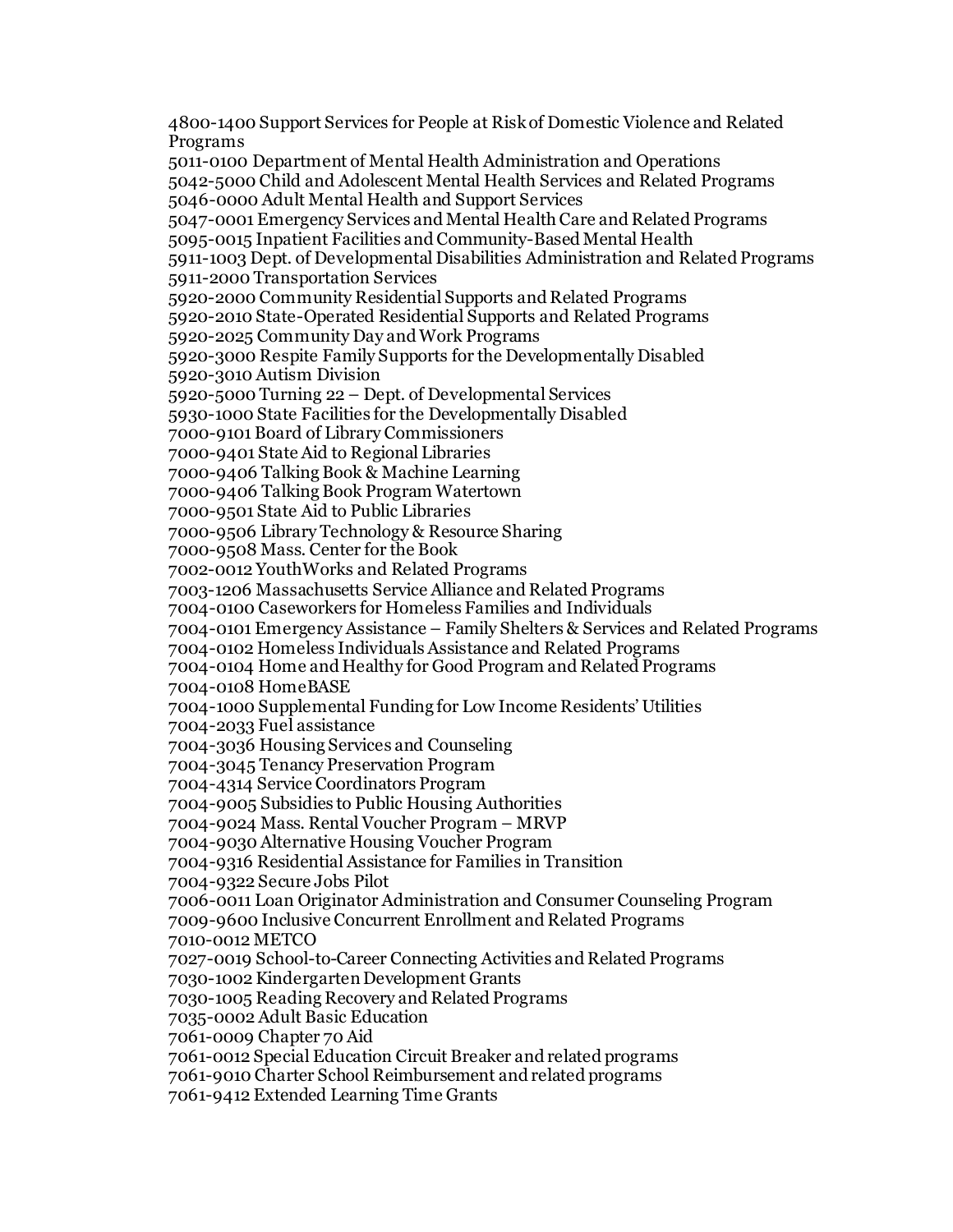7061-9611 After-School and Out-of-School Grants 7061-9626 Youth-Build Grants 7061-9634 Mentoring Matching Grants 7066-0009 New England Board of Higher Education 7066-0015 Workforce Development Grants to Community Colleges and Related Programs 7066-0021 Foster Care and Adopted Fee Waiver 7066-1300 Completion Incentive Grants 7070-0065 Massachusetts State Scholarship Program 7100-0700 Office of Dispute Resolution 8100-0111 Shannon Grants 8200-0222 Municipal Recruit Training Program Fee Revenue 9110-1604 Supportive Senior Housing Program 9110-1630 Elder Home Care Purchased Services 9110-1633 Elder Home Care Case Management and Administration 9110-1636 Elder Protective Services 9110-1700 Elder Homeless Placement 9110-1900 Elder Nutrition Program 9110-9002 Grants to Councils on Aging

Thank you very much for your consideration of these items.

Please do not hesitate to contact me with any questions. I can be reached by phone at 617-771- 8274 or by email: william.brownsberger@masenate.gov

Respectfully,

A. al Brounderger

William N. Brownsberger STATE SENATOR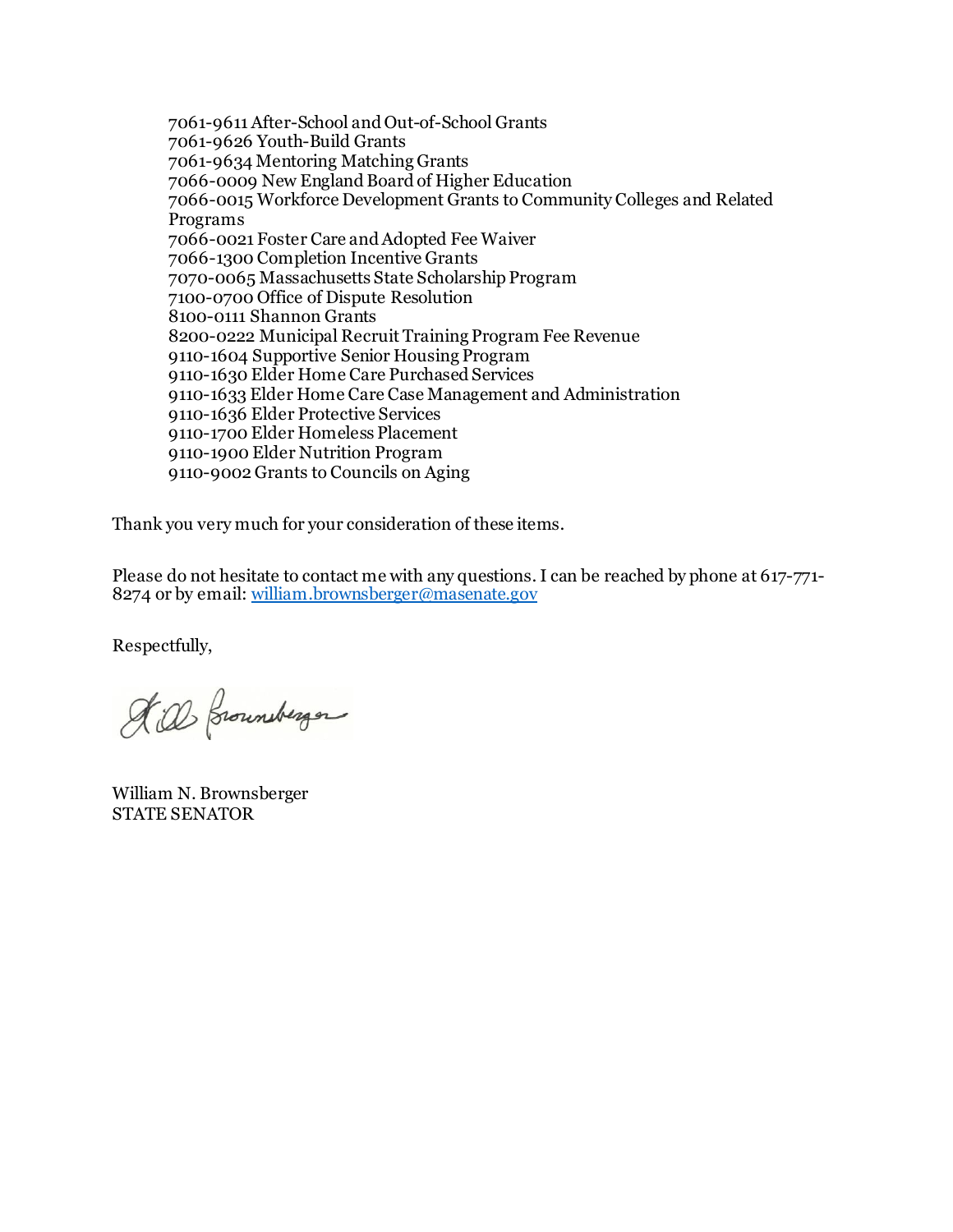# **ATTACHMENT A**

Draft FY22 Budget Language

### EOHHS and Medicaid Administration

Line Item #4000-0300

Provided further, that not less than \$XXX,000 shall be expended for the executive office, in collaboration with the Executive Office of Public Safety and Security (EOPPS), to conduct an analysis of 911 calls for service and the disposition of such calls to determine how many calls and what types of calls may have been diverted to social service and behavioral health responders instead of law enforcement. Such a review shall combine Computer-Aided Dispatch (CAD) data with a review of police incident reports and any other information collected and maintained by police departments to determine the true nature of calls for service and assess the dispatch protocol and disposition of the call for service. Dispositions of interest include: arrest; involuntary hospitalization under Section 12; transport to Emergency Department; Emergency Service Provider and/or transport to a Crisis Stabilization Support program; and a category of no disposition in which an individual was not transported off-site. To the extent possible, data will be stratified by age, race, ethnicity, gender identity, sexual orientation, and individuals with Autism Spectrum Disorder (ASD) and/or Intellectual/Developmental Disabilities (IDD). The executive office shall cause such a pilot to be conducted, reviewing at least one year of records from at least three police departments with variation of geography, city/town demographics, size, and density. The executive office shall submit a report to the Clerks of the House and Senate by December 31, 2021 with findings and recommendations.